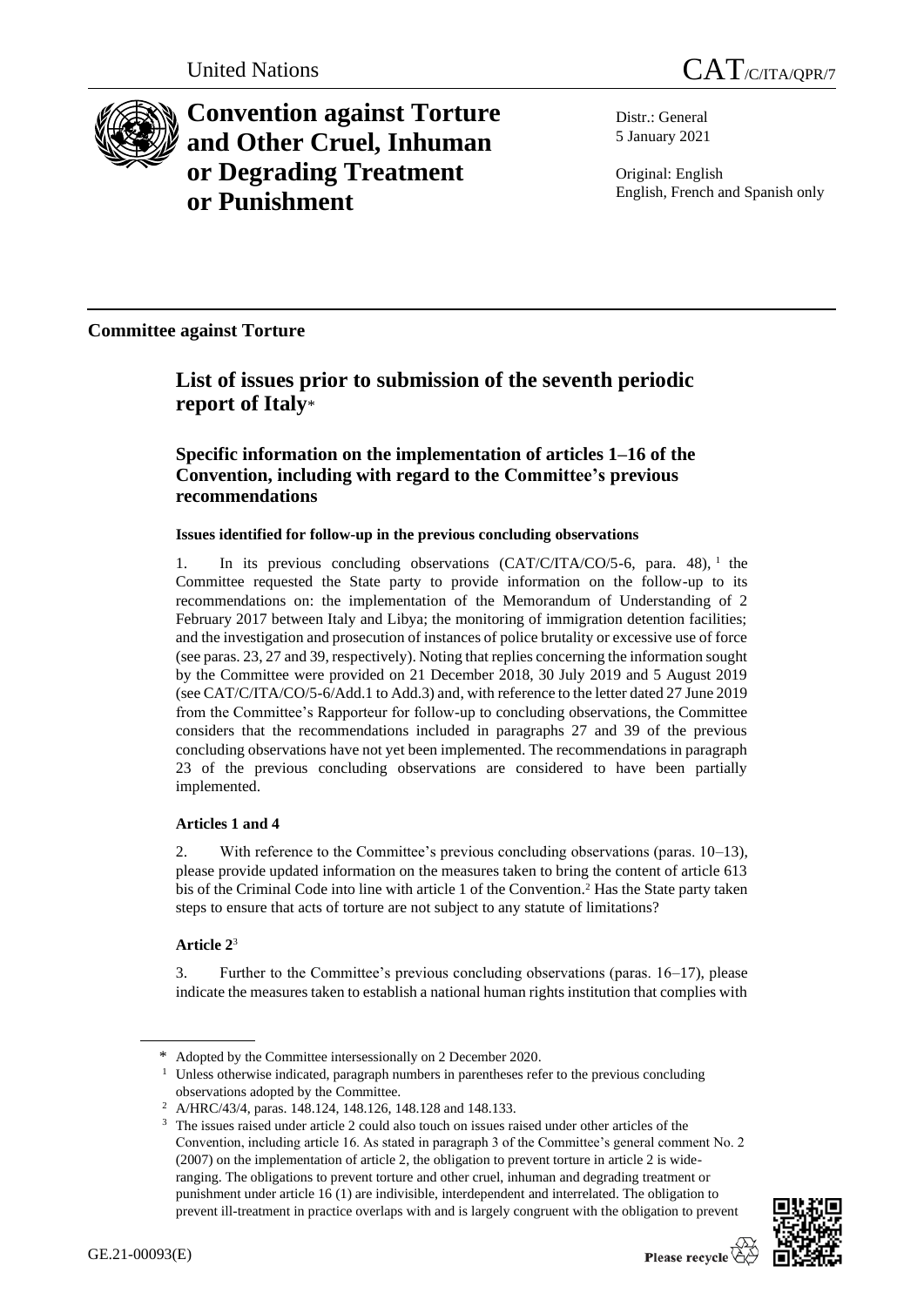the Principles relating to the status of national institutions for the promotion and protection of human rights (the Paris Principles).<sup>4</sup> In view of the establishment in 2014 of the National Authority (*Guarante nazionale*) for the Rights of Persons Deprived of Personal Liberty as the national preventive mechanism under the Optional Protocol to the Convention, together with the existing preventive mechanisms at the regional and city levels, please provide information on the National Authority's activities and achievements with respect to the prevention of torture and ill-treatment during the period under review. In this regard, please provide information about the steps taken by the State party in response to the recommendations made by the National Authority. Please also provide updated information on the concrete measures that have been adopted to ensure the functional, structural and financial independence of the existing regional and municipal preventive mechanisms for the prevention of torture, <sup>5</sup> as well as information about the coherence and consistency between the central and local components of the national preventive mechanism.

4. With reference to the Committee's previous concluding observations (paras. 18–19), please provide information on any new measures taken by the State party during the reporting period to ensure that detainees enjoy in practice all fundamental legal safeguards from the outset of their deprivation of liberty. In particular, please indicate the steps taken, and procedures in place: (a) to ensure that all detainees are informed of their rights and the charges against them, have access to a lawyer, including consultations in private, have the right to request and receive a medical examination by an independent doctor and are authorized to communicate with a relative or any other person of their choice; (b) to keep detention registers up to date; and (c) to ensure the availability of legal aid and interpretation services.<sup>6</sup> What measures have been taken to reduce the current five-day maximum period during which a person may be held in custody following arrest on a criminal charge before being brought before a judicial authority?

5. Bearing in mind the Committee's previous concluding observations (paras. 44–45), please provide information on the measures taken by the State party to combat all forms of violence against women, particularly with regard to cases that involve the actions or omissions of State authorities or others that engage the State party's international responsibility in accordance with the Convention.<sup>7</sup> Please also provide updated information on the protection and support services available to victims of all forms of violence against women that involve actions or omissions of the State authorities.<sup>8</sup> Please include statistical data, disaggregated by the age and ethnicity or nationality of the victims, on the number of complaints, investigations, prosecutions, convictions and sentences recorded in cases of gender-based violence since the consideration of the State party's previous periodic report.<sup>9</sup> Please provide up-to-date information on the measures taken to strengthen training programmes on prosecution for gender-based violence for law enforcement officers and justice officials.<sup>10</sup>

6. Taking note of the Committee's previous concluding observations (paras. 46–47), and noting the State party's follow-up replies, <sup>11</sup> please provide updated information, disaggregated by the age, sex and ethnicity or nationality of the victims on the number of complaints, investigations, prosecutions and sentences recorded in cases of trafficking in persons since the consideration of the State party's previous report. Please also provide information on the provision of redress to victims of trafficking during the reporting period,

torture. In practice, the definitional threshold between ill-treatment and torture is often not clear. See also chapter V of the same general comment.

<sup>4</sup> CED/C/ITA/CO/1, paras. 10–11; A/HRC/43/4, paras. 148.17–61.

<sup>5</sup> CAT/C/ITA/CO/5-6, paras. 14 and 15 (a).

<sup>6</sup> A/HRC/43/4, para. 148.136.

<sup>7</sup> A/HRC/43/4, paras. 148.222–226, 148.228–231, 148.236–237 and 148.239–240.

<sup>8</sup> A/HRC/43/4, para. 148.238.

<sup>9</sup> CAT/C/ITA/CO/5-6/Add.2, paras. 13–14.

<sup>10</sup> CAT/C/ITA/CO/5-6/Add.2, paras. 17–19; CRC/C/ITA/CO/5-6, para. 22 (b); A/HRC/43/4, para. 148.227.

<sup>11</sup> CAT/C/ITA/CO/5-6/Add.2, paras. 20–23.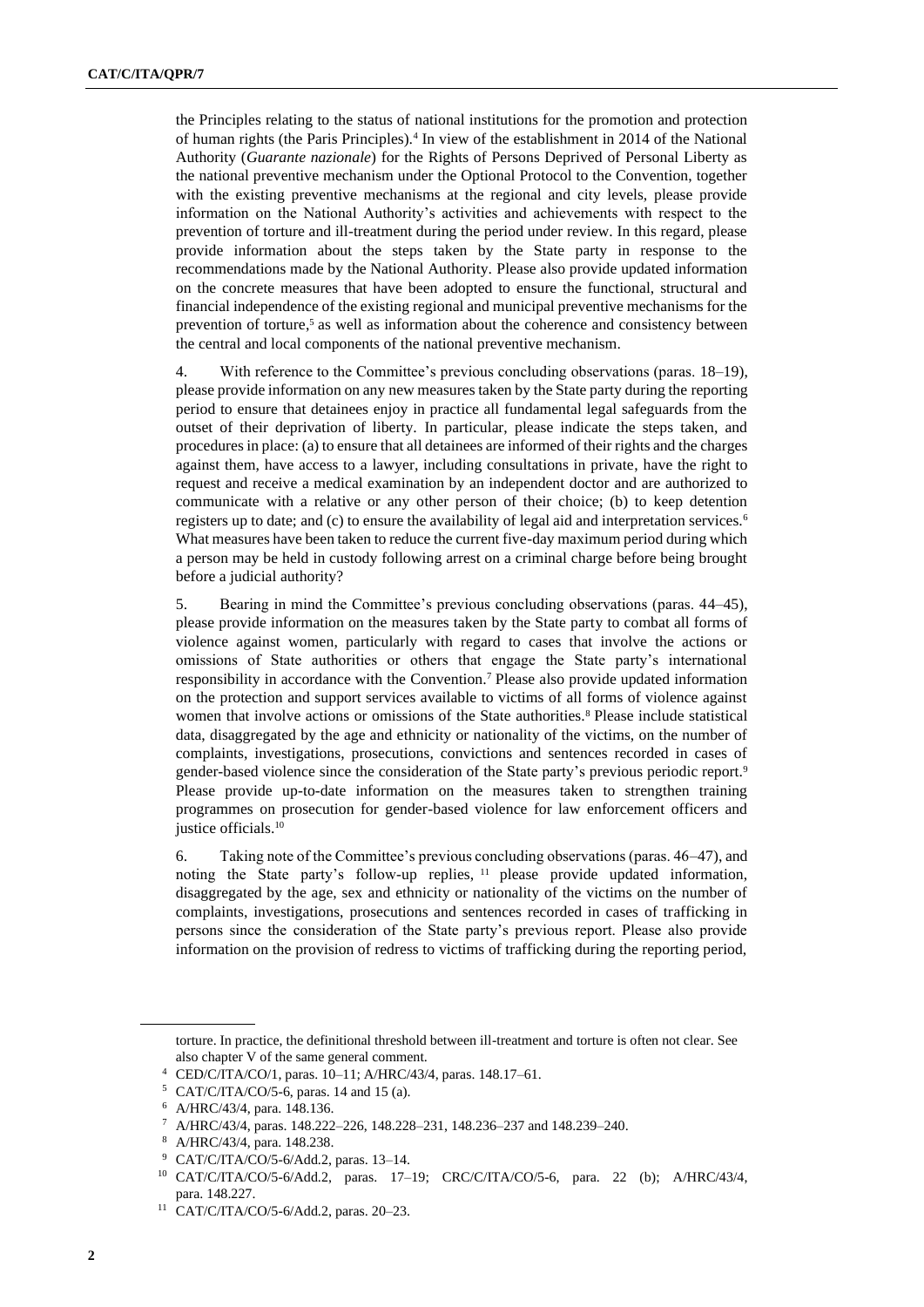including data on the number of persons who benefited from protection and support measures for victims.<sup>12</sup>

### **Article 3**

7. With reference to the Committee's previous concluding observations (paras. 20–21), please provide information on the measures that have been taken to revise domestic legislation on refugees and asylum seekers to fulfil all obligations under article 3 of the Convention.<sup>13</sup> In this regard, please describe the measures taken during the period under review to ensure that, in practice, no person is returned to a country where he or she would be in danger of torture.<sup>14</sup> Please indicate whether individuals facing expulsion, return or extradition are informed that they have the right to seek asylum and to appeal a deportation decision, including through judicial procedure. If so, please indicate whether such an appeal has suspensive effect. Please also provide detailed information on the measures adopted to identify vulnerable persons seeking asylum in the State party, including victims of torture or ill-treatment, trauma or trafficking, and to ensure that their specific needs are taken into consideration and addressed in a timely manner, including by providing access to medical services. <sup>15</sup> How does the State party guarantee access to free legal assistance and interpretation services during the asylum procedure?

8. Please inform the Committee of the measures taken by the State party to resume, support and facilitate search and rescue operations in the Mediterranean and to ensure safe disembarkation arrangements that uphold the principle of non-refoulement and the right to seek and enjoy asylum for persons in need of international protection.<sup>16</sup> Please comment on reports that non-governmental organizations and their members have been subjected to criminal proceedings for engaging in aid work, including by participating in maritime searchand-rescue activities.<sup>17</sup> Please indicate what measures the State has put in place to avoid pushback operations and collective expulsions and to ensure that all expulsion orders are based on an individual assessment and are conducted in strict compliance with the principle of non-refoulement.<sup>18</sup>

9. With reference to the Committee's previous concluding observations (paras. 22–23) and the State party's follow-up replies, <sup>19</sup> please clarify whether the State party's cooperation with the Libyan Coast Guard and other Libyan security actors within the framework of the Memorandum of Understanding of 2 February 2017 has been reviewed in light of alleged human rights violations and abuses by the Libyan Coast Guard and other Libyan security actors, the appalling conditions in detention facilities under the control of the Libyan Department for Combating Illegal Migration<sup>20</sup> and the ongoing armed conflict in Libya.<sup>21</sup>

<sup>12</sup> A/HRC/43/4, paras. 148.151 and 148.153–168; Office of the United Nations High Commissioner for Human Rights (OHCHR), Special Rapporteur on contemporary forms of slavery, including its causes and consequences, "End-of-mission statement, country visit to Italy (3–12 October 2018)".

<sup>&</sup>lt;sup>13</sup> A/HRC/43/4, paras. 148.268 and 148.300; OHCHR, "Legal changes and climate of hatred threaten migrants' rights in Italy, say UN experts", 21 November 2018.

<sup>14</sup> CRC/C/ITA/CO/5-6, paras. 33–36; A/HRC/43/4, paras. 148.274 and 148.279–281.

<sup>15</sup> CED/C/ITA/CO/1, paras. 26–27; A/HRC/43/4, para. 148.273.

<sup>16</sup> A/HRC/43/4, para. 148.270; S/2020/275; A/72/335, paras. 56–64 and 107–113; OHCHR, "Italy: UN experts condemn criminalisation of migrant rescues and threats to the independence of judiciary", 18 July 2019; OHCHR, "Italy: UN experts condemn bill to fine migrant rescuers", 20 May 2019; OHCHR, "Report of mission to Italy on racial discrimination, with a focus on incitement to racial hatred and discrimination, 28 January–1 February 2019", para. 84.

<sup>&</sup>lt;sup>17</sup> See Allegation letter transmitted by special procedure mandate holders, AL ITA 2/2018. Available at https://spcommreports.ohchr.org/TMResultsBase/DownLoadPublicCommunicationFile?gId=24117.

<sup>18</sup> A/HRC/43/4, para. 148.298.

<sup>19</sup> CAT/C/ITA/CO/5-6/Add.1, paras. 6–10.

<sup>20</sup> OHCHR, "UN human rights chief: Suffering of migrants in Libya outrage to conscience of humanity", 14 November 2017.

<sup>&</sup>lt;sup>21</sup> See letter dated 27 June 2019 from the Committee's Rapporteur for follow-up to concluding observations to the Permanent Mission of Italy to the United Nations Office and other international organizations in Geneva. Available at https://tbinternet.ohchr.org/Treaties/CAT/Shared%20 Documents/ITA/INT\_CAT\_FUL\_ITA\_35363\_E.pdf; United Nations Support Mission in Libya and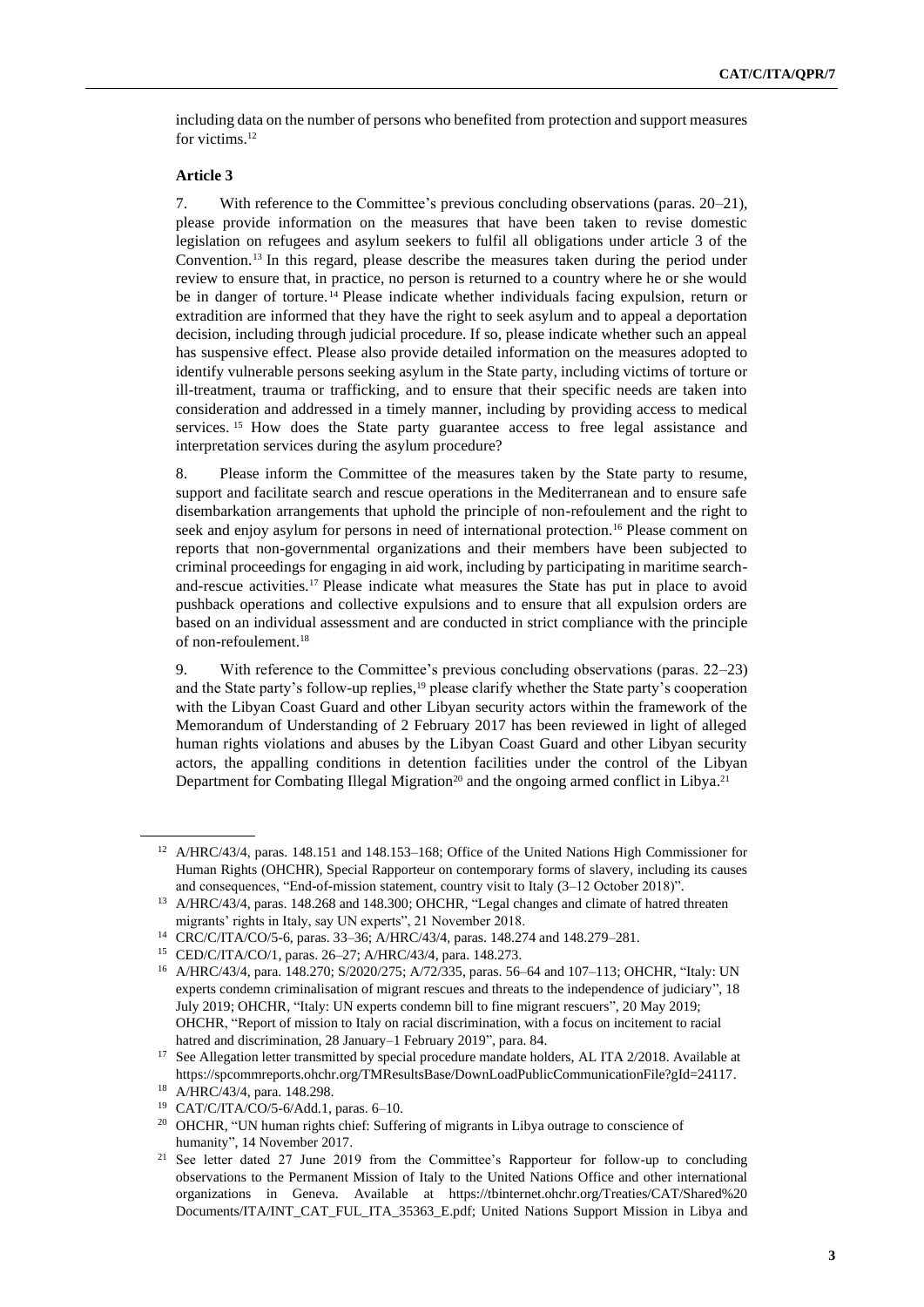10. Please provide information on the number of asylum applications received during the period under review, the number of successful applications and the number of asylum seekers whose applications were accepted because they had been tortured or might be tortured if returned to their country of origin. Please provide updated information on the type of appeal mechanisms that exist, any appeals that have been made and the outcome of those appeals. Please include information, disaggregated by sex, age and country of origin or receiving country, on the number of persons who have been returned, extradited or expelled since the consideration of the State party's previous report. Please provide details of the grounds on which they were sent back, including the list of countries to which individuals were returned. Has the State party put in place mechanisms to monitor the situation of vulnerable individuals and groups in receiving countries after their deportation? Please indicate the number of refoulements, extraditions and expulsions carried out by the State party during the reporting period on the basis of the acceptance of diplomatic assurances or the equivalent thereof, as well as any instances where the State party has offered such diplomatic assurances or guarantees, and what measures have been taken in such cases with regard to subsequent monitoring.

#### **Articles 5–9**

11. Please provide information on any new legislation or measures that have been adopted to implement article 5 of the Convention. Please also inform the Committee of any extradition treaties concluded with other States parties and indicate whether the offences referred to in article 4 of the Convention are included as extraditable offences in such treaties. Please describe the legislative and administrative measures taken by the State party to ensure that the Convention may be invoked as a legal basis for extradition in respect of the offences referred to in article 4 of the Convention when it receives an extradition request from a State with which it has no extradition agreement or treaty. Please indicate whether the State party has, since its previous periodic report was considered by the Committee, rejected, for any reason, the request of another State party for the extradition of an individual suspected of having committed torture and whether it has started prosecution proceedings against that individual as a result. If so, please provide information on the status and outcome of the procedures. Please give details of the mutual legal assistance treaties or agreements that the State party has entered into and indicate whether such treaties or agreements have led in practice to the transfer of any evidence in connection with prosecutions concerning torture or ill-treatment. Please provide examples.

#### **Article 10**

12. With reference to the Committee's previous concluding observations (paras. 30–31), please provide up-to-date information on educational programmes developed by the State party to ensure that all public officials, in particular law enforcement officials, including prison staff and coast guard (*Guardia Costiera*) and *Guardia di Finanza* personnel, are fully aware of the provisions of the Convention and the absolute prohibition of torture, and know that breaches will not be tolerated and will be investigated and that any offenders will be prosecuted.<sup>22</sup> Please include details of the programmes used in the training of police officers and other law enforcement officials in non-coercive investigating techniques. Please indicate whether the State party has developed a methodology to assess the effectiveness of training and educational programmes in reducing the number of cases of torture and ill-treatment and, if so, please provide information on the methodology. Please also indicate the measures taken to give effect to the provisions of article 10 (2) of the Convention.

13. Please provide detailed information on the training programmes for judges, prosecutors, forensic doctors and medical personnel dealing with detained persons on detecting and documenting the physical and psychological sequelae of torture, including whether they contain specific training with regard to the Manual on the Effective

OHCHR "The airstrikes on the Daman building complex, including the Tajoura Detention Centre, 2 July 2019", January 2020.

<sup>22</sup> CAT/C/ITA/CO/5-6/Add.3, paras. 2–11.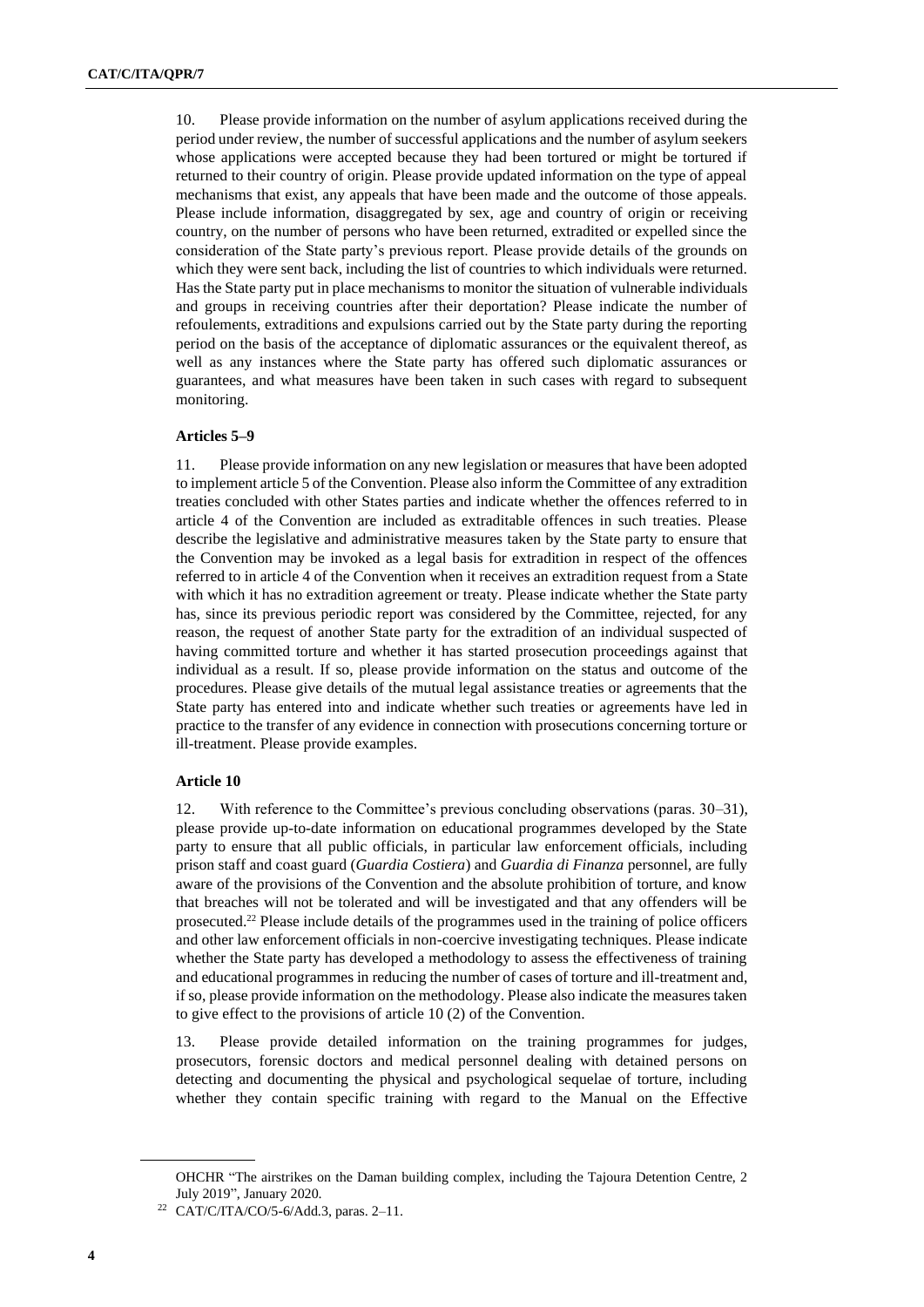Investigation and Documentation of Torture and Other Cruel, Inhuman or Degrading Treatment or Punishment (Istanbul Protocol).

#### **Article 11**

14. Please describe the measures taken and procedures in place for ensuring compliance with article 11 of the Convention and provide information on any interrogation rules, instructions, methods and practices related to arrangements for custody, in particular those that may have been introduced, reviewed or revised since the consideration of the State party's previous periodic report. Please indicate the frequency with which they are reviewed. Please also indicate the steps taken to ensure that all law enforcement officials on duty are equipped with visible identification badges.<sup>23</sup> Taking note of the Committee's previous concluding observations (paras. 32–33), please provide statistical data, disaggregated by sex, age and ethnic origin or nationality, on the number of pretrial detainees and convicted prisoners and the occupancy rate of all places of detention. Please describe the measures taken to reduce prison overcrowding and improve the material conditions in all detention centres, including police detention facilities, <sup>24</sup> including any measures to increase the use of alternatives to imprisonment, both before and after trial.<sup>25</sup>

15. Please provide information on the State party's efforts to meet the special needs of women, minors and persons with disabilities in detention. Please indicate whether protocols are in place to meet the needs of other groups of prisoners with special needs, such as persons with disabilities, older persons and lesbian, gay, bisexual, transgender and intersex persons. Please provide information on concrete measures taken by the State party to address concerns about deficiencies in access to appropriate mental health care. What measures have been taken to ensure that prison search procedures are not degrading to inmates or visitors?<sup>26</sup>

16. In the light of the Committee's previous concluding observations (paras. 34–35), please indicate whether the State party has taken measures to bring the special surveillance regime under article 41 bis of the Law on the Penitentiary System into line with international standards, such as the United Nations Standard Minimum Rules for the Treatment of Prisoners (the Nelson Mandela Rules).<sup>27</sup> Please inform the Committee about the measures taken to address concerns regarding other forms of isolation and segregation of inmates, especially court-imposed solitary confinement under article 72 of the Criminal Code. Please include data on the use of solitary confinement during the period under review and an indication of its duration.

17. Please provide information on the measures taken during the period under review to ensure security inside prisons. Please report on incidents of violence among detainees and riots, including cases involving possible negligence on the part of prison personnel, the number of complaints made in this regard and their outcome. What preventive measures have been taken?

18. With regard to the Committee's previous concluding observations (paras. 36–37), please provide statistical data regarding deaths in custody during the period under review, disaggregated by place of detention, the sex, age and ethnicity or nationality of the deceased person and the cause of death. Please provide information on the results of the investigations into those deaths and on the measures taken to prevent similar cases occurring in the future. Please indicate whether relatives received compensation in these cases.

19. With reference to the Committee's previous concluding observations (paras. 26–27), and noting the State party's follow-up replies, <sup>28</sup> please provide data on the visits to places of detention carried out by the National Authority for the Rights of Persons Detained or Deprived of Personal Liberty and its regional counterparts during the period under review

<sup>&</sup>lt;sup>23</sup> OHCHR, "Report of mission to Italy on racial discrimination, with focus on incitement to racial hatred and discrimination, 28 January–1 February 2019", para. 47.

<sup>24</sup> A/HRC/43/4, paras. 148.127 and 148.137.

<sup>25</sup> A/HRC/43/4, paras. 148.129 and 148.138.

<sup>26</sup> CAT/C/ITA/CO/5-6, para. 33 (d).

<sup>27</sup> A/HRC/43/4, para. 148.125.

<sup>28</sup> CAT/C/ITA/CO/5-6/Add.1, paras. 24–29.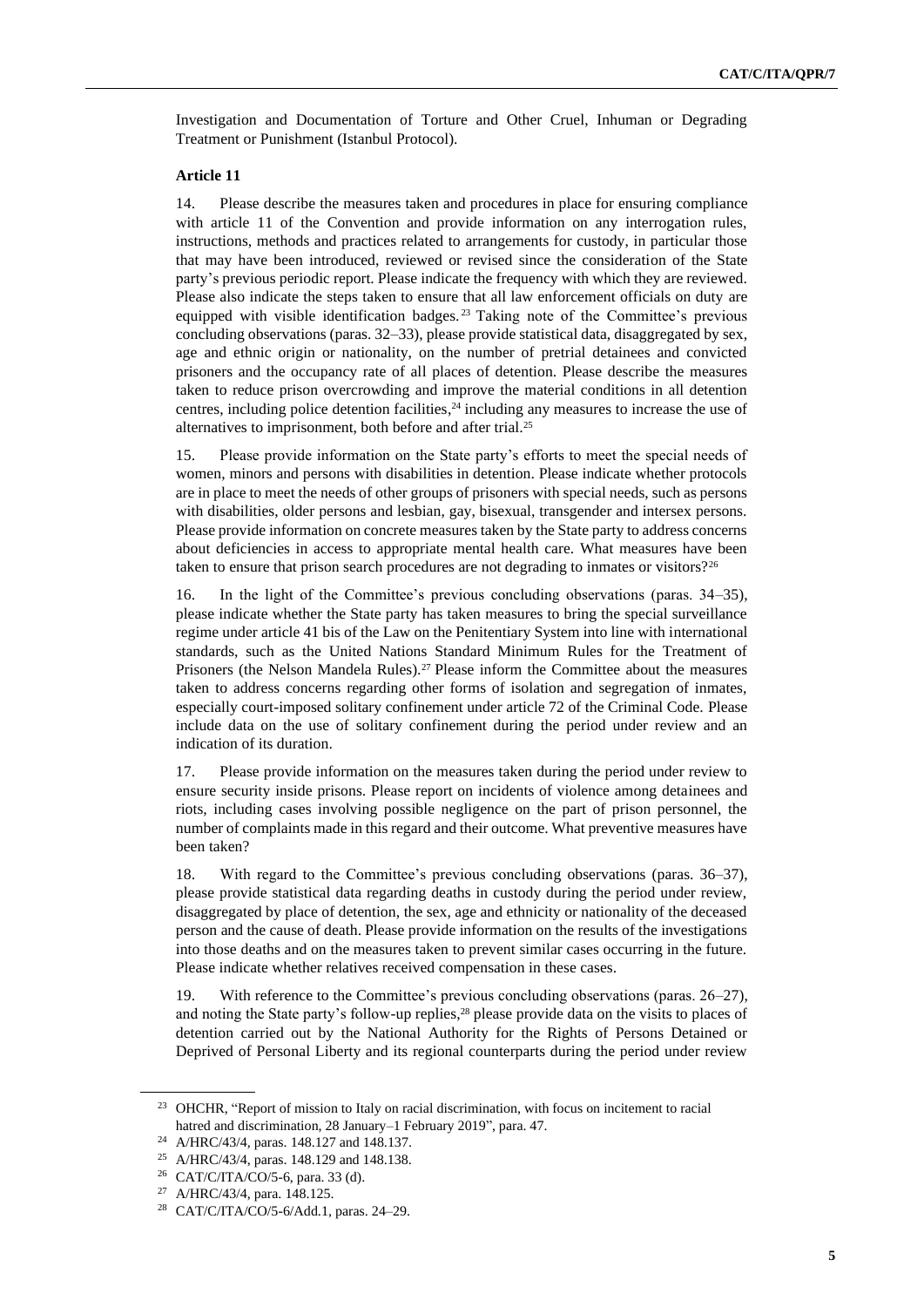and clarify whether these preventive mechanisms have unhindered access to all places of detention, including immigration detention facilities, without prior notice.<sup>29</sup> Is the State party considering the possibility of authorizing monitoring visits to reception centres for asylum seekers and migrants, including "crisis centres" and centres for unaccompanied children, by non-governmental human rights organizations and other civil society actors?

20. With regard to the Committee's previous concluding observations (paras. 24–25 and 28–29), please indicate the measures taken by the State party during the reporting period to ensure that the detention of asylum seekers and migrants is used only as a last resort, where necessary and for as short a period as possible, and to further implement in practice alternatives to detention.<sup>30</sup> Please include statistical data on the number of asylum seekers and migrants in detention awaiting administrative deportation in the State party. Please also provide information on the State party's efforts to increase the reception capacity of the socalled "hotspots" and immigration detention centres, as well as to improve the material conditions in all immigration facilities.

21. Please provide information on the number of persons deprived of their liberty in psychiatric hospitals and other institutions for persons with psychosocial disabilities, including care homes. Please indicate what the situation is with respect to alternative forms of treatment, such as community-based rehabilitation services and other forms of outpatient treatment programmes.

### **Articles 12–13**

22. Further to the Committee's previous concluding observations (paras. 24–25 and 38– 41), and noting the State party's follow-up replies, <sup>31</sup> please provide updated statistical data on complaints of acts of torture, ill-treatment and excessive use of force recorded by the State authorities during the reporting period. <sup>32</sup> Please include information on investigations, disciplinary and criminal proceedings and convictions and on the criminal or disciplinary sanctions applied.

23. With reference to the Committee's previous concluding observations (paras. 32 and 33 (e)), please indicate the measures taken to ensure that all newly admitted detainees have prompt access to comprehensive medical examinations by a doctor without a prison guard present, unless the doctor so requests. Please comment on reports indicating that the independence and confidentiality of medical examinations of detainees are not always guaranteed. Please provide information on the number of cases reported by prison medical personnel as possible instances of torture or ill-treatment during the period under review. Please also provide information on the measures taken to ensure adequate protection for health professionals documenting torture and ill-treatment from intimidation, retaliation and other forms of reprisals.

### **Article 14**

24. Taking note of the Committee's previous concluding observations (paras. 42–43), please provide information on redress and compensation measures, including the means of rehabilitation ordered by the courts or other State bodies and actually provided to the victims of torture or ill-treatment or their families since the consideration of State party's previous periodic report. This should include the number of requests for compensation that have been made, the number granted and the amounts ordered and actually provided. Please also provide information on any ongoing reparation programmes, including the treatment of trauma and other forms of rehabilitation, provided to victims of torture and ill-treatment and on the material, human and budgetary resources allocated for their effective functioning.

<sup>29</sup> CED/C/ITA/CO/1, paras. 28–29; CAT/C/ITA/CO/5-6/Add.3, paras. 21–32; A/HRC/43/4, para. 148.134.

<sup>30</sup> A/HRC/43/4, paras. 148.139 and 148.302.

<sup>31</sup> CAT/C/ITA/CO/5-6/Add.1, paras. 43–112; CAT/C/ITA/CO/5-6/Add.2, paras. 5–12; CAT/C/ITA/CO/5-6/Add.3, paras. 12–20 and Annex.

<sup>&</sup>lt;sup>32</sup> OHCHR, "Report of mission to Italy on racial discrimination, with focus on incitement to racial hatred and discrimination, 28 January-1 February 2019", para. 45.